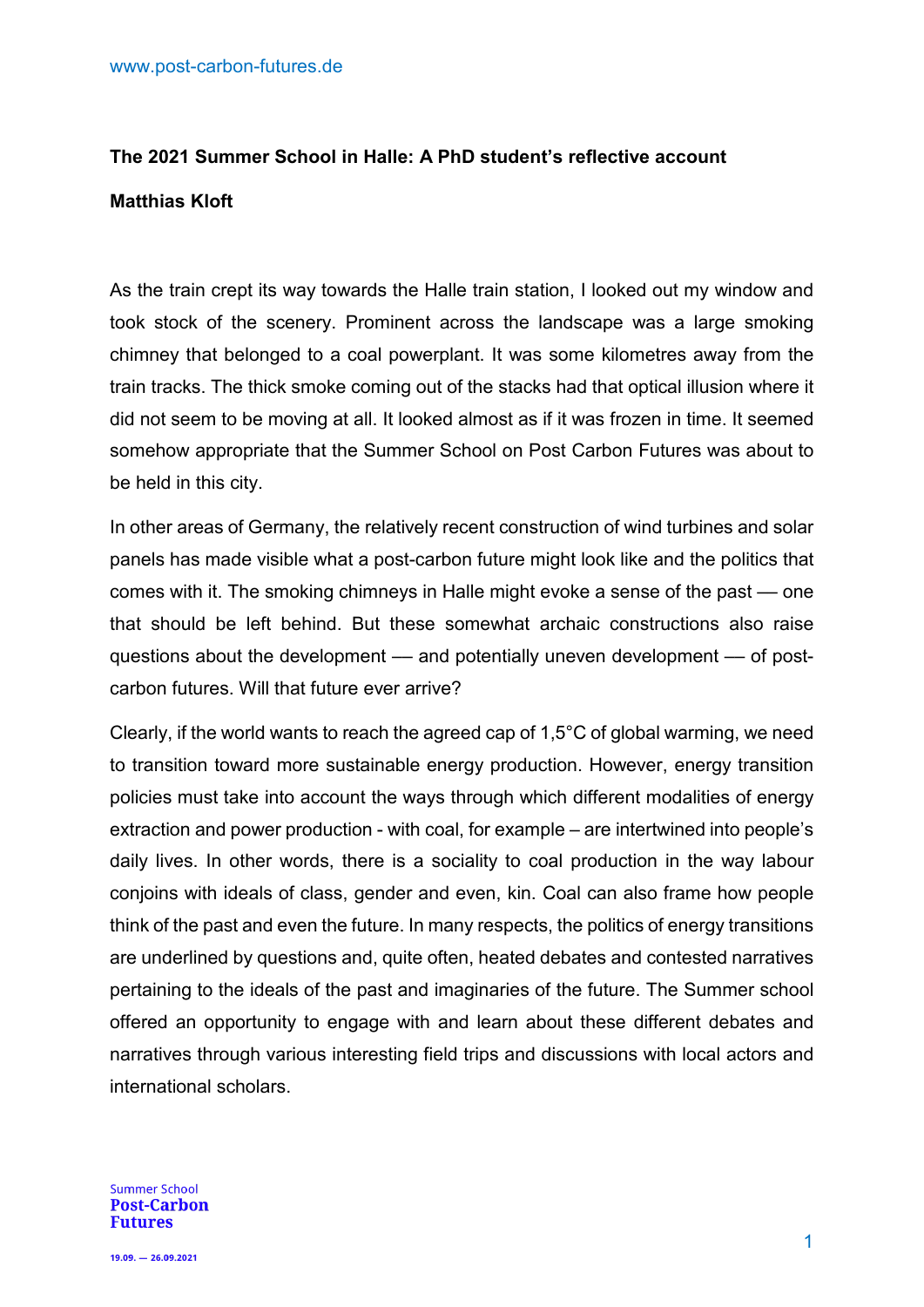## www.post-carbon-futures.de

In her lecture about energy dilemmas, the anthropologist, Professor Mette High, spoke on a tangent about how capitalist logic tends to value knowledge that is mobile, able to move from one context to another. Her analysis prompted me to think back to the chimney I saw from the train and what happens to production when a certain kind of knowledge is no longer valued. It can become stuck and even appear out of time or a thing of the past. This notion of temporality also resonated with the interdisciplinary discussion we had with Ralf Wehrspohn, a physicist and member of the "Kohlekommission"[i](#page-3-0) , who insisted that the technologies needed for Germany's energy transition (Energiewende) were already sitting in the drawers of scientists and engineers. The current problem was one of governing the social and cultural elements of society in a way that would create consent and excitement about one or the other technical application. From the perspective of those scientists and engineers, a coherent vision and plan for a sustainable energy transition plan would require anthropologists and other social sciences to find from local communities their needs and visions of the future. It was interesting to me that scientists and engineers assumed that a coherent plan could emerge from a collection of a heterogenous panoply of lived experiences.

In many ways, the interdisciplinary component of the summer school encouraged me to think further about my own research interests in digitalization and engineering knowledge amongst Germany's *mittelstand*. I wondered about possible ways to collaborate and perhaps even co-research with engineers. At the same time, the strong anthropological focus of the summer school encouraged me to think critically about energy transitions and the dilemmas such restructurings posed. I started to reflect further on the politics involved in social transformation and making visible and explicit certain kinds of knowledge, such as digitalized engineering.

What does it mean to speak of transformation, especially transition? The anthropologist Chris Hann once pointed out that anthropologists should be careful when approaching the concept of "transition" as it potentially does not consider in full the multiplicity of lived realities of the people who endure transitions within its designated spaces (Hann 2007).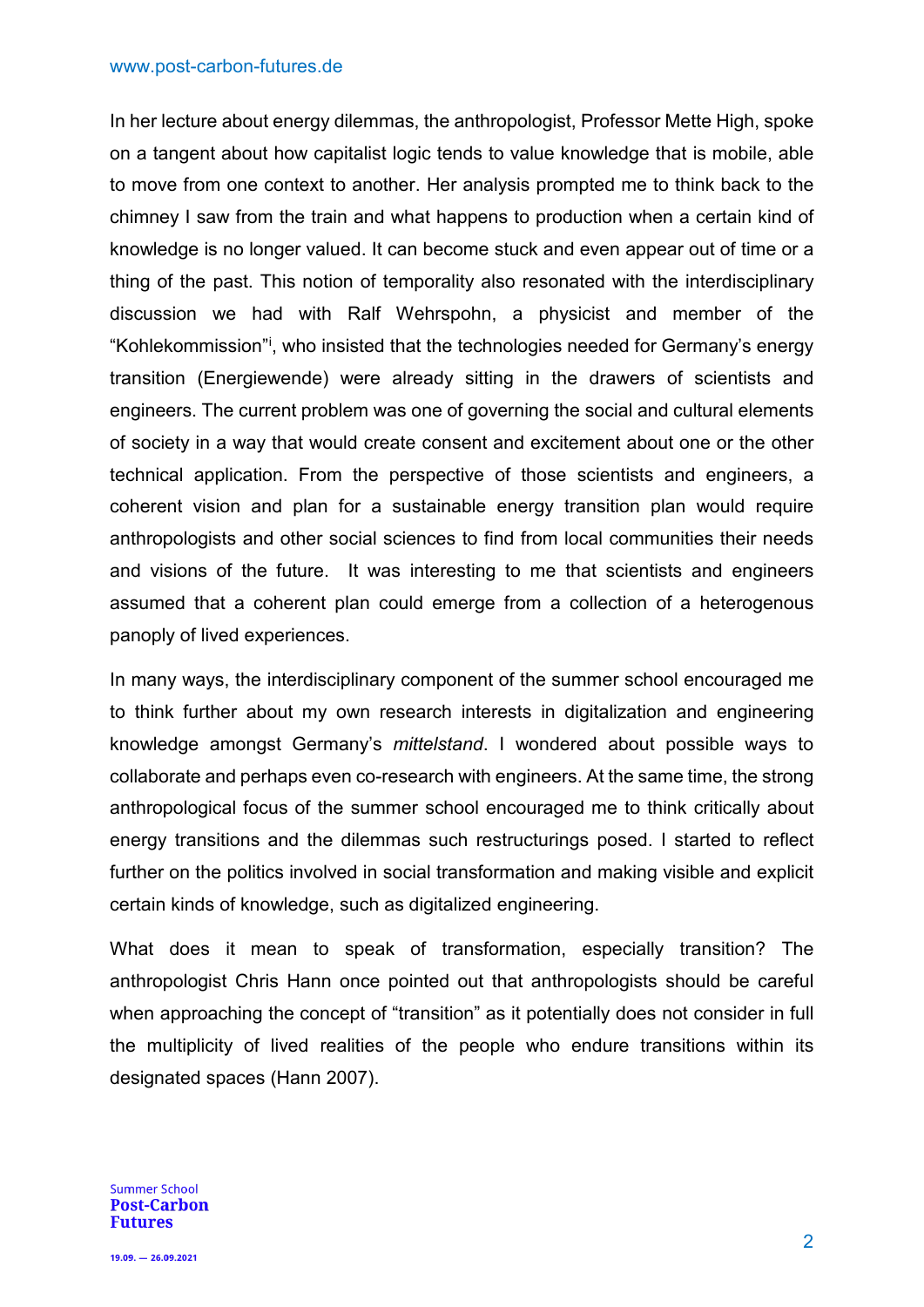## www.post-carbon-futures.de

In fact, there is a huge body of literature showing the different ways in which people survive these processes of transformations without transforming too much of their values and the situated knowledge they possess (Caldwell 2004, Dunn 2004).

The school's theme was "Post-Carbon Futures". Yet, we, as visitors to Halle and as scholars (and aspiring scholars) of energy transitions, were firmly situated in the present. We even, perhaps, paid closer attention to the past than to the future. The first of three thematic segments of the Summer school entitled "Energopolitics and urban industrial entanglements" offered participants the opportunity to visit Halle Neustadt, a prototypical socialist urban landscape that was connected to the former chemical industry. An industry that fell victim to post-socialist transitions of the past. Looking at the local coal industry of the present in the context of energy transitions, one could ask whether history repeats itself or whether the past hasn't fully transitioned yet. But then again, perhaps imaginaries of the future are not supposed to be fulfilled. Our pasts will always be spectres shaping the way we think about the future.

Ideas and imaginaries of the future were aplenty throughout the summer school. One of which was put in focus by a field trip to the "Energiepark Dieselstraße", a powerplant of the city of Halle which provides district heating and electricity to the city's grid. The plant is in the process of transformation to run on renewable energy sources. Crucial to this transformation is not only material changes to the plant like the addition of a gigantic hot water storage tank, a smart grid, and other digital technologies but also new kinds of knowledge and expertise. Even though none of these skills and technologies are particularly typical to the city of Halle itself, the combination of all of them follows a historical trajectory that is very much specific to the place.

The summer school offered an opportunity to think about knowledge and how it transforms in the context of the structural change that is often described in the German context as energy-transition or "Energiewende". I was prompted to think about the temporal and spatial dimensions of knowledge and how it is valued accordingly under capitalist imperatives. It also brought to the fore the importance of the social sciences in the public debates about energy transitions, as there is clearly a need to contextualize technological applications like smart grids and energy storage tanks and make visible the spatial particularities that lead to their success or failure.

#### **Summer School Post-Carbon Futures**